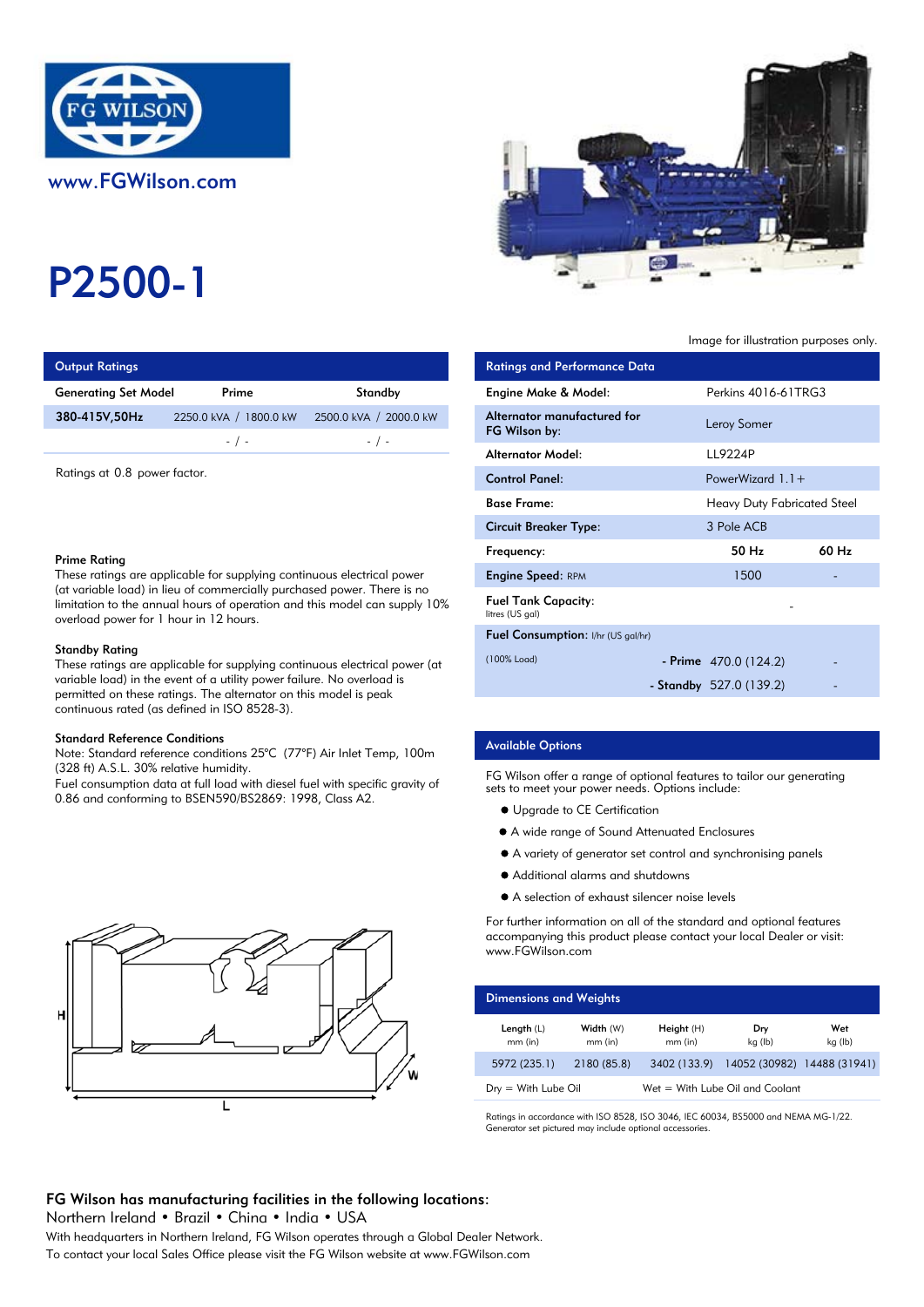| <b>Engine Technical Data</b>                               |                        |                                                   | <b>Air Systems</b>     |
|------------------------------------------------------------|------------------------|---------------------------------------------------|------------------------|
| No. of Cylinders / Alignment:                              |                        | $16$ / Vee                                        | Air Filter Ty          |
| Cycle:                                                     |                        | 4 Stroke                                          | Combustion             |
| Bore / Stroke: mm (in)                                     |                        | 160.0 (6.3)/190.0 (7.5)                           |                        |
| Induction:                                                 |                        | Turbocharged Air To Water<br><b>Charge Cooled</b> | Max. Comb              |
| <b>Cooling Method:</b>                                     |                        | Water                                             | <b>Restriction:</b>    |
| <b>Governing Type:</b>                                     |                        | Electronic                                        |                        |
| <b>Governing Class:</b>                                    |                        | ISO 8528 G2                                       |                        |
| <b>Compression Ratio:</b>                                  |                        | 13.0:1                                            | <b>Cooling Sys</b>     |
| Displacement: I (cu. in)                                   |                        | 61.1 (3730.0)                                     | <b>Cooling Sys</b>     |
| Moment of Inertia: kg m <sup>2</sup> (lb/in <sup>2</sup> ) |                        | 20.72 (70803)                                     | Water Pum              |
| <b>Engine Electrical System:</b>                           |                        |                                                   | <b>Heat Reject</b>     |
|                                                            | - Voltage / Ground     | 24/Negative                                       |                        |
|                                                            | - Battery Charger Amps | 40                                                | kW (Btu/min)           |
| Weight: $kg (lb)$                                          | - Dry                  | 5570 (12280)                                      | <b>Heat Radia</b>      |
|                                                            | - Wet                  | 5847 (12890)                                      | $kW$ ( $Rt_{11}/min$ ) |

| Performance                 |           | 50 Hz           | 60 Hz |
|-----------------------------|-----------|-----------------|-------|
| <b>Engine Speed:</b> rpm    |           | 1500            |       |
| Gross Engine Power: kW (hp) |           |                 |       |
|                             | - Prime   | 1975.0 (2648.5) |       |
|                             | - Standby | 2183.0 (2927.4) |       |
| <b>BMEP</b> : $kPa$ (psi)   |           |                 |       |
|                             | - Prime   | 2584.8 (374.9)  |       |
|                             | - Standby | 2857.2 (414.4)  |       |

| <b>Fuel System</b>                              |                                           |                                                       |                                          |      |
|-------------------------------------------------|-------------------------------------------|-------------------------------------------------------|------------------------------------------|------|
| <b>Fuel Filter Type:</b><br>Replaceable Element |                                           |                                                       |                                          |      |
|                                                 | <b>Recommended Fuel:</b>                  | Class A <sub>2</sub> Diesel                           |                                          |      |
|                                                 | <b>Fuel Consumption:</b> I/hr (US gal/hr) |                                                       |                                          |      |
|                                                 | 110%                                      | 100%                                                  | 75%                                      | 50%  |
| Prime                                           | Load                                      | Load                                                  | Load                                     | Load |
| 50 Hz                                           |                                           | 527.0 (139.2) 470.0 (124.2) 351.0 (92.7) 245.0 (64.7) |                                          |      |
| 60 Hz                                           |                                           |                                                       |                                          |      |
|                                                 |                                           |                                                       |                                          |      |
|                                                 | 110%                                      | 100%                                                  | 75%                                      | 50%  |
| <b>Standby</b>                                  | Load                                      | Load                                                  | Load                                     | Load |
| 50 Hz                                           |                                           |                                                       | 527.0 (139.2) 389.0 (102.8) 267.0 (70.5) |      |
| 60 Hz                                           |                                           |                                                       |                                          |      |
|                                                 | .                                         |                                                       |                                          |      |

(Based on diesel fuel with a specific gravity of 0.85 and conforming to BSEN590/BS2869, Class A2)

| <b>Air Systems</b>                                                 | 50 Hz                  | $60$ Hz |
|--------------------------------------------------------------------|------------------------|---------|
| Air Filter Type:                                                   | Replaceable Element    |         |
| <b>Combustion Air Flow:</b> m <sup>3</sup> /min (cfm)              |                        |         |
|                                                                    | $-$ Prime 160.0 (5650) |         |
| - Standby                                                          | 175.0 (6180)           | -       |
| Max. Combustion Air Intate<br><b>Restriction:</b> kPa (in $H_2O$ ) | 3.7(14.9)              |         |

| 13.0:1         | <b>Cooling System</b>                                                     | 50 Hz                    | 60 Hz |
|----------------|---------------------------------------------------------------------------|--------------------------|-------|
| 61.1 (3730.0)  | Cooling System Capacity: I (US gal)                                       | 436.0 (115.2)            |       |
| 20.72 (70803)  | <b>Water Pump Type:</b>                                                   | Centrifugal              |       |
|                | Heat Rejected to Water & Lube Oil:                                        |                          |       |
| 24/Negative    | kW (Btu/min)                                                              | - Prime $757.0$ (43050)  |       |
| 40             |                                                                           | - Standby $830.0(47201)$ |       |
| 5570 (12280)   | <b>Heat Radiation to Room:</b> Heat radiated from engine and alternator   |                          |       |
| 5847 (12890)   | kW (Btu/min)                                                              | - Prime 206.1 (11721)    |       |
|                |                                                                           | - Standby $236.0(13421)$ |       |
|                | Radiator Fan Load: kW (hp)                                                | 85.7 (114.9)             |       |
| 50 Hz<br>60 Hz | <b>Radiator Cooling Airflow:</b> $m^3/m$ in (cfm)                         | 2625.6 (92722)           |       |
| 1500           | <b>External Restriction to</b><br><b>Cooling Airflow:</b> Pa (in $H_2O$ ) | 250 (1.0)                |       |

Designed to operate in ambient conditions up to 50°C (122°F).

Contact your local FG Wilson Dealer for power ratings at specific site conditions.

| <b>Lubrication System</b>      |                    |
|--------------------------------|--------------------|
| Oil Filter Type:               | Spin-On, Full Flow |
| Total Oil Capacity: I (US gal) | 238.0 (62.9)       |
| Oil Pan: $I(US gal)$           | 213.0 (56.3)       |
| Oil Type:                      | API CG 15W-40 CH4  |
| <b>Oil Cooling Method:</b>     | Water              |

| <b>Exhaust System</b>                                | 50 Hz                     | 60 Hz |
|------------------------------------------------------|---------------------------|-------|
| Silencer Type:                                       | Industrial                |       |
| Silencer Model & Quantity:                           | IND-Option (1)            |       |
| Pressure Drop Across Silencer<br>System: kPa (in Hg) | 1.37(0.405)               |       |
| <b>Silencer Noise Reduction Level: dB</b>            | 15.6                      |       |
| Maximum Allowable Back Pressure:<br>kPa (in Hg)      | 4.0(1.2)                  |       |
| <b>Exhaust Gas Flow:</b> $m^3/m$ in (cfm)            |                           |       |
|                                                      | - Prime $477.0(16845)$    |       |
|                                                      | - Standby $525.0$ (18540) |       |
| Exhaust Gas Temperature: °C (°F)                     |                           |       |
| - Prime                                              | 475 (887)                 |       |
| - Standby                                            | 560 (1040)                |       |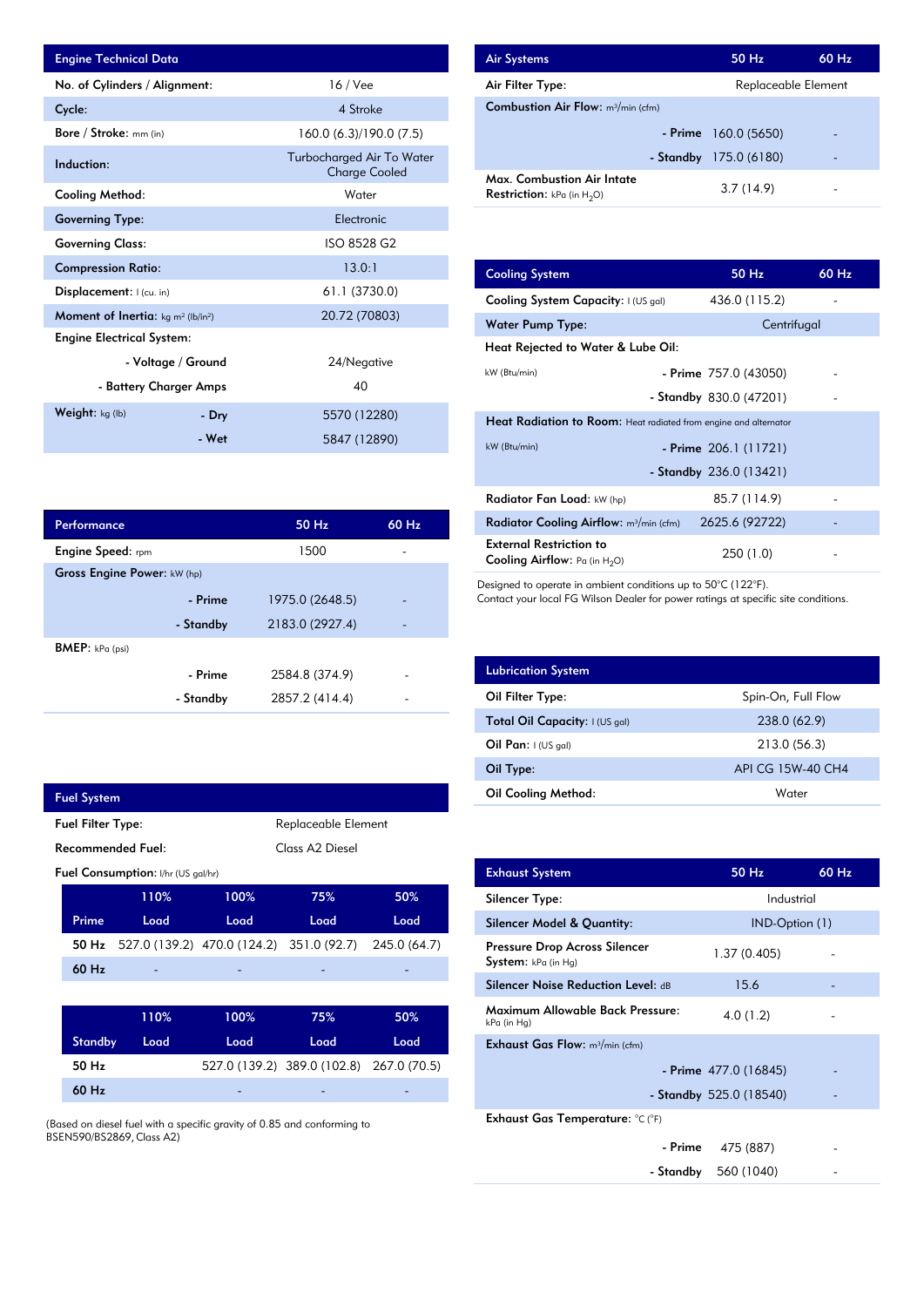| <b>Alternator Physical Data</b> |                |
|---------------------------------|----------------|
| Manufactured for FG Wilson by:  | Leroy Somer    |
| Model:                          | <b>LL9224P</b> |
| No. of Bearings:                |                |
| <b>Insulation Class:</b>        | н              |
| <b>Winding Pitch Code:</b>      | $2/3 - 6S$     |
| Wires:                          | 6              |
| Ingress Protection Rating:      | IP23           |
| <b>Excitation System:</b>       | <b>ARFP</b>    |
| <b>AVR Model:</b>               | D510           |

| <b>Alternator Operating Data</b>         |                                                            |
|------------------------------------------|------------------------------------------------------------|
| Overspeed: $r_{\text{pm}}$               | 2250                                                       |
| <b>Voltage Reguation:</b> (Steady state) | $+/- 0.5 %$                                                |
| Wave Form $NEMA = TIF:$                  | 50                                                         |
| Wave Form IEC $=$ THF:                   | 2.0%                                                       |
| <b>Total Harmonic content LL/LN:</b>     | 3.5%                                                       |
| Radio Interference:                      | Suppression is in line with European<br>Standard EN61000-6 |
| <b>Radiant Heat:</b> kW (Btu/min)        |                                                            |
| - 50 Hz                                  | 76.0 (4322)                                                |
| - 60 Hz                                  |                                                            |

| Alternator<br><b>Performance Data:</b> |          | 50 Hz    |          |  |  |  |
|----------------------------------------|----------|----------|----------|--|--|--|
| Data Item                              | 415/240V | 400/230V | 380/220V |  |  |  |
|                                        |          |          |          |  |  |  |
| <b>Motor Starting</b>                  | 8873     | 8269     | 7493     |  |  |  |
| Capability* kVA                        |          |          |          |  |  |  |
| <b>Short Circuit</b>                   |          |          |          |  |  |  |
| Capacity** %                           | 300      | 300      | 300      |  |  |  |
| <b>Reactances: Per Unit</b>            |          |          |          |  |  |  |
| Xd                                     | 2.540    | 2.734    | 3.029    |  |  |  |
| X'd                                    | 0.190    | 0.200    | 0.230    |  |  |  |
| $X^{\prime\prime}$ d                   | 0.099    | 0.106    | 0.118    |  |  |  |

Reactances shown are applicable to prime ratings.

\*Based on 30% voltage dip at 0.4 power factor.

\*\*With optional permanent magnet generator or AREP excitation.

| Voltage Technical Data 50 Hz |        |        |          |        | Voltage Technical Data 60 Hz |        |    |          |    |  |  |
|------------------------------|--------|--------|----------|--------|------------------------------|--------|----|----------|----|--|--|
| Voltage                      | Prime: |        | Standby: |        | Voltage                      | Prime: |    | Standby: |    |  |  |
|                              | kVA    | kW     | kVA      | $kW$   |                              | kVA    | kW | kVA      | kW |  |  |
| 415/240V                     | 2250.0 | 1800.0 | 2500.0   | 2000.0 |                              |        |    |          |    |  |  |
| 400/230V                     | 2250.0 | 1800.0 | 2500.0   | 2000.0 |                              |        |    |          |    |  |  |
| 380/220V                     | 2250.0 | 1800.0 | 2500.0   | 2000.0 |                              |        |    |          |    |  |  |
|                              |        |        |          |        |                              |        |    |          |    |  |  |
|                              |        |        |          |        |                              |        |    |          |    |  |  |
|                              |        |        |          |        |                              |        |    |          |    |  |  |
|                              |        |        |          |        |                              |        |    |          |    |  |  |
|                              |        |        |          |        |                              |        |    |          |    |  |  |
|                              |        |        |          |        |                              |        |    |          |    |  |  |
|                              |        |        |          |        |                              |        |    |          |    |  |  |
|                              |        |        |          |        |                              |        |    |          |    |  |  |
|                              |        |        |          |        |                              |        |    |          |    |  |  |